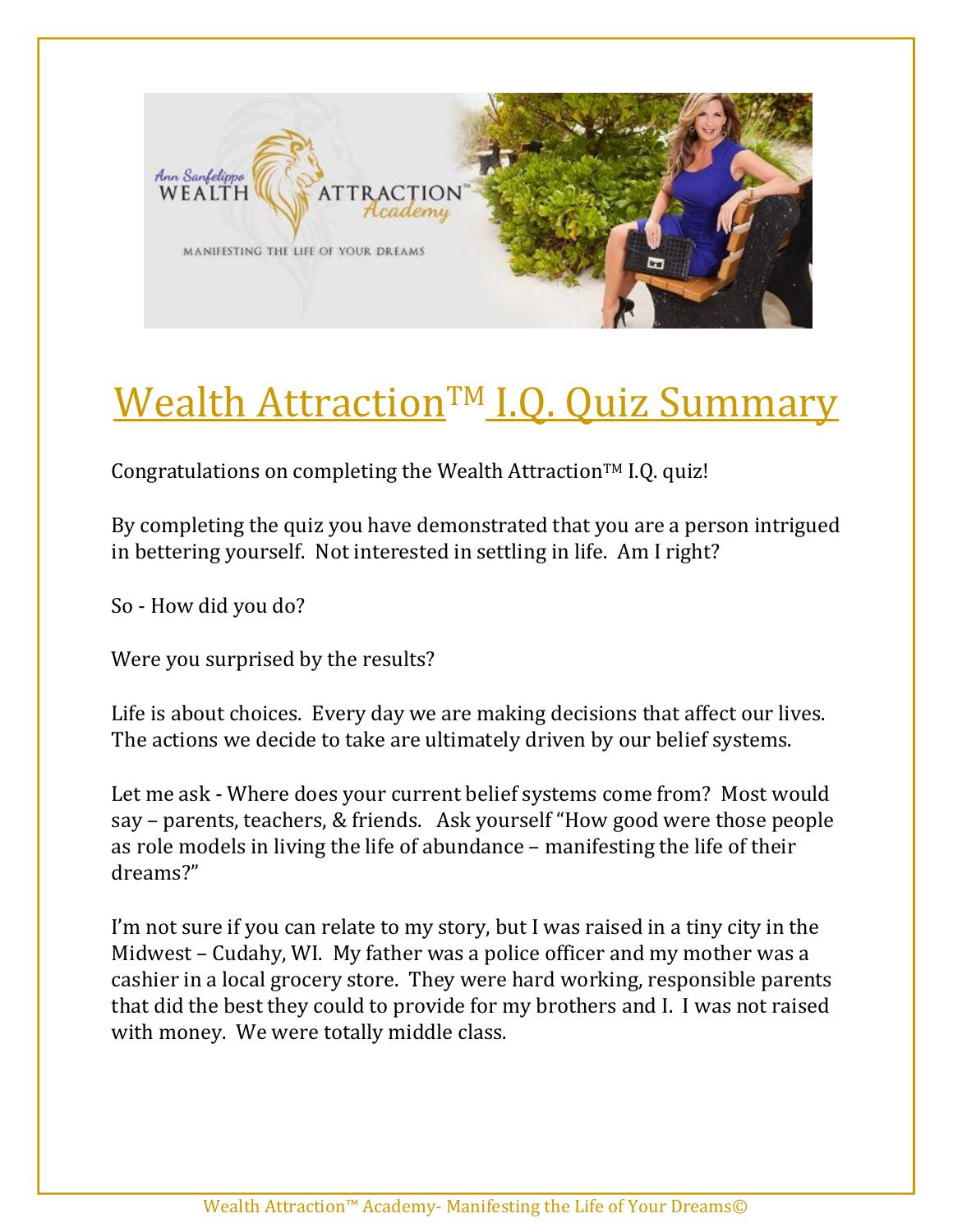Growing up, when people talked about wealth, I imagined big houses and fancy cars. I believed wealth was what rich people enjoyed but never really believed I would ever enjoy such luxuries.

My parents instilled in me and my brothers that we needed to go to school, and get good grades, so we could come out and get a good job. If we did that, we would enjoy a good life with a steady income that we could rely on.

As I was growing up, I heard a lot statements that were in the quiz – and I went through many years of my life believing them; until I changed my circle of influence and was subjected to a different point of view. Adopting these different points of view opened up doors that I would have never thought would have been available for me.

I went on to create an amazingly successful life for myself financially. I had a career I loved, thriving businesses, and investments. I was living in a big beautiful custom home and driving an exotic car when life "hit me". Most would think I would be feeling "on top of the world" but I wasn't. If I gave myself a chance to slow down long enough, I would have had to admit "I was actually sad".

Making money, and doing deals became an obsession for me. Looking back, you could say it was my drug of choice. Just like an addict, I was chasing my next high thinking the next deal would bring me happiness.

Although I was doing very well financially, I was exhausted from an overloaded schedule and my thinking was foggy. I found myself in dysfunctional relationship after dysfunctional relationship because they were the only men that "stuck around" because of my crazy work schedule. I weighed more than ever. I would stand in front of the mirror and wonder "Where did my fit body go?" I had been a fitness model in my younger years and even competed in the Mrs. America Pageant. My physical appearance had always been important to me and now I found myself making excuses that it was my age or the busy life style I had and eating out in restaurants all the time.

Truth of the matter was my life was spiraling out of control! I needed to pull it back together and I did even better.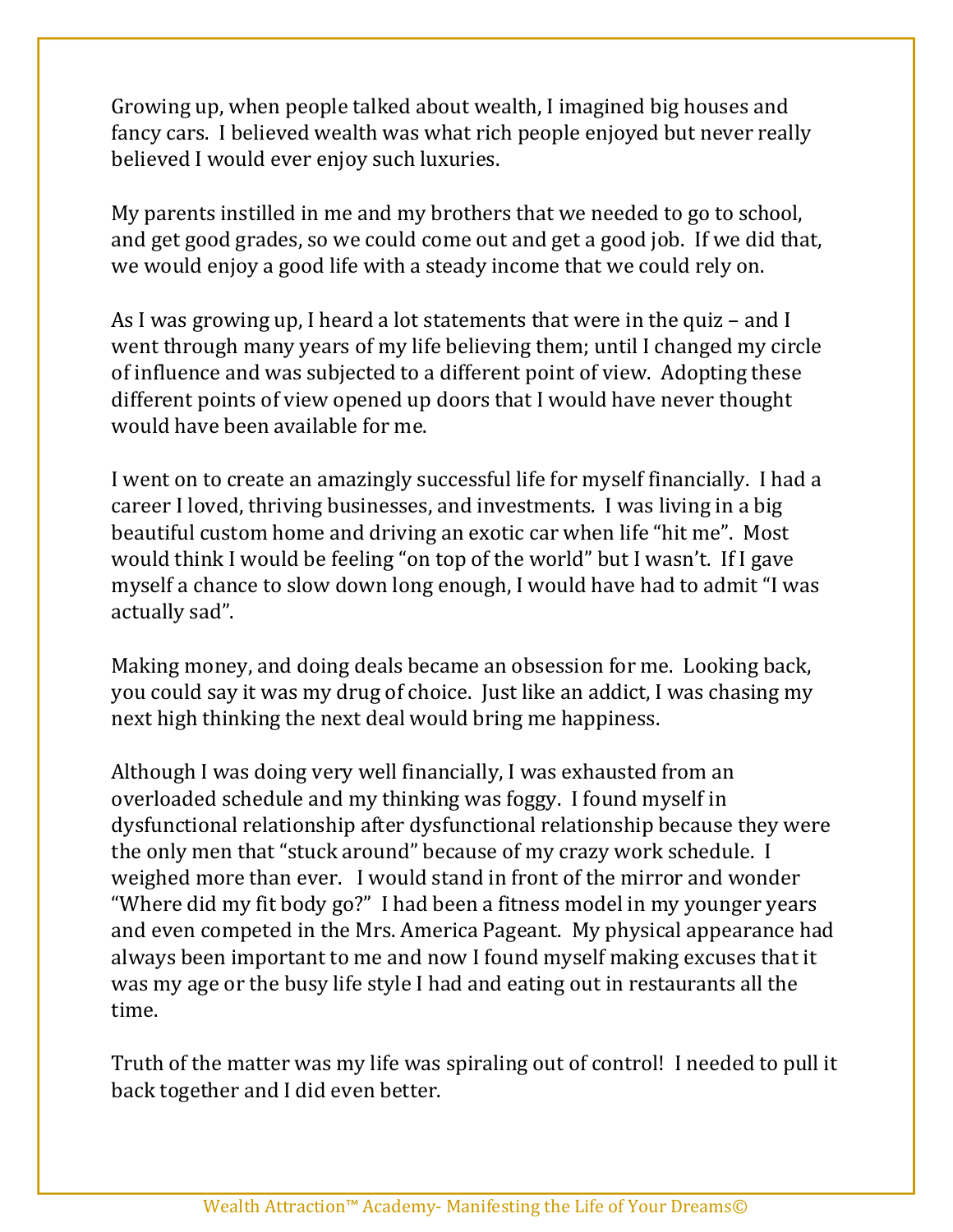That is when I redefined wealth for me. I now believe wealth is when you can do what you want, when you want, with whom you want; while keeping life in balance – mind, body and spirit.

I've gone on to create the Wealth Attraction Academy where I help others do the same. Now I choose to live my life by design. I've been able to share my experience with others and they too are now manifesting the lives of their dreams with more wealth, health and happiness.

It all begins with changing your beliefs.

Let's take a look at the statements from the quiz. For some, I will challenge you to be open minded to seeing them in a new way.

1. I believe I should go to school, get good grades, so I can get a good job to secure my financial security. True or False

Financial security is better than job security. In today's economy, many well educated, talented individuals are finding themselves unemployed and unable to find a new job. I encourage everyone to build a back up plan for themselves aside from their employers. Wealthy people have multiple streams of income.

2. I believe it takes "hard work" to build wealth. True or False

I have observed most people try to muscle their way through life. Life is not meant to be a struggle. I have found that when my efforts are in alignment with my life purpose and I am acting in integrity, my life unfolds gracefully and abundantly.

3. I believe wealthy people are debt free. True or False

Most rich people have lots of debt. They understand the difference between "good debt" and "bad debt". Good debt puts money in their pockets. Bad debt takes money out of your pocket. Wealthy people understand how to responsibly leverage themselves to acquire assets not liabilities.

4. I believe I need to accept the extra weight I am carrying as a natural part of aging. True or False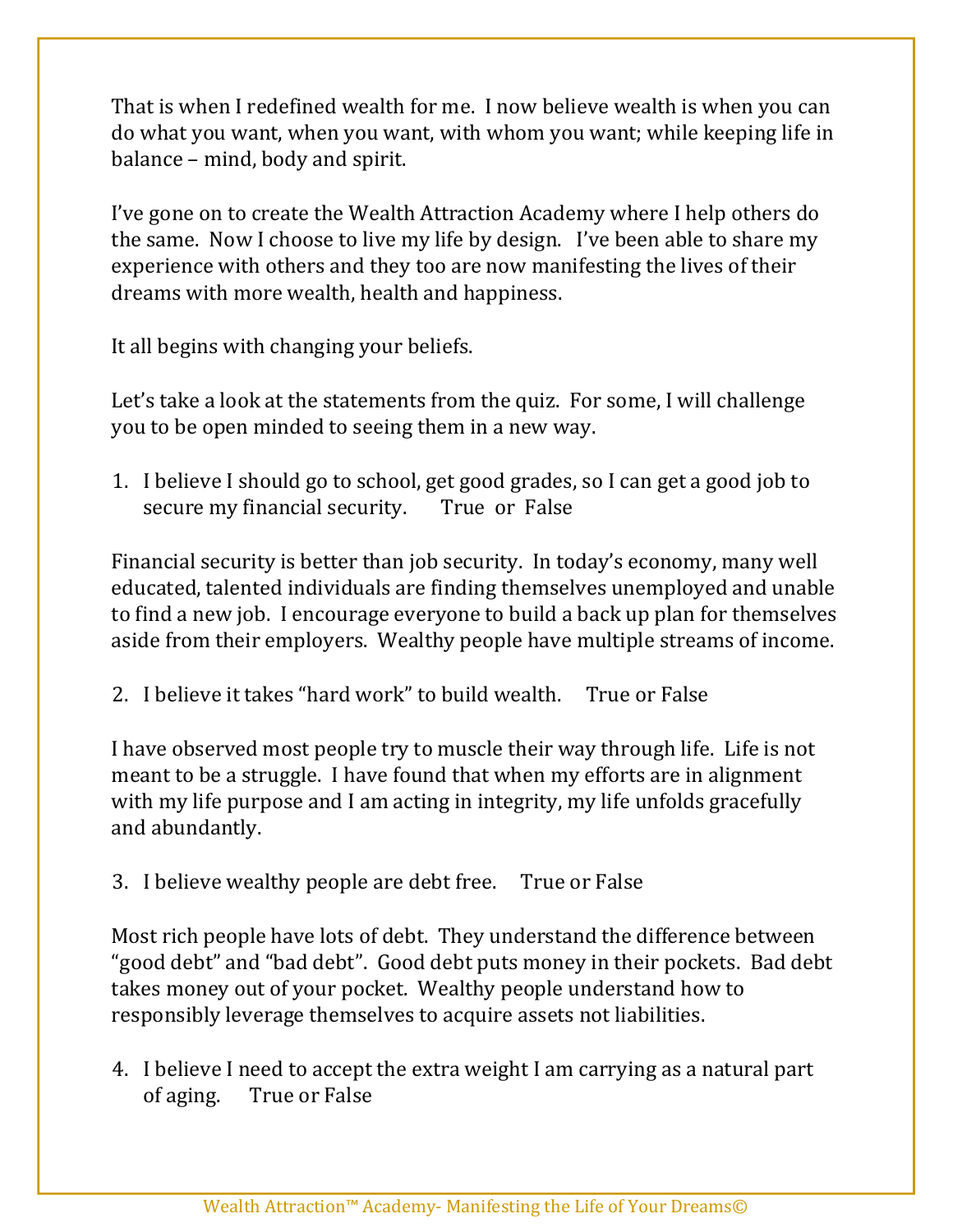Losing weight is simple. Unless you have a medical issue preventing you from losing weight, if you take in less calories than you burn you will lose weight. Losing weight is not easy. We are often times tempted by the cookies in the cookie jar, or unable to resist that dessert.

5. I believe I should buy a house, live in it, and focus on paying it off to build wealth. True or False

While most of us heard growing up that a house was an asset, it actually is your bank's asset. It's a liability to you. If you were to work to pay it off, you would be tying up your cash. Having a paid for "free and clear" 100K house puts you at risk. If you ever needed cash from it, you would be at the mercy of whether the lenders would give you a loan against it or if the market would allow you to sell it.

6. I believe by creating a vision board I will attract wealth. True or False

Creating a vision board is simply one step in attracting wealth. Vision must be followed up with a clear plan of action.

7. I don't believe in using credit cards except in case of emergency. True or False

Unfortunately, growing up, many of us were never taught how to use credit cards properly. Many found themselves in a bad place by misusing them and have pledged to never use them again. Investors know how to use credit cards wisely. They see them as other people's money, or OPM, and they use them when they see that they can get a return on the investment, or ROI.

8. I believe there is too much risk involved in investing. True or False

Nothing of value comes easy in life. Investing is risky when you don't know what you are doing. It's simply amazing to me to see how programmed our society has become to invest in a traditional education system; both time and finances; to come out and accept a job that will never pay you your true worth. Investing in a financial education limits your risk and opens up a new world of opportunities.